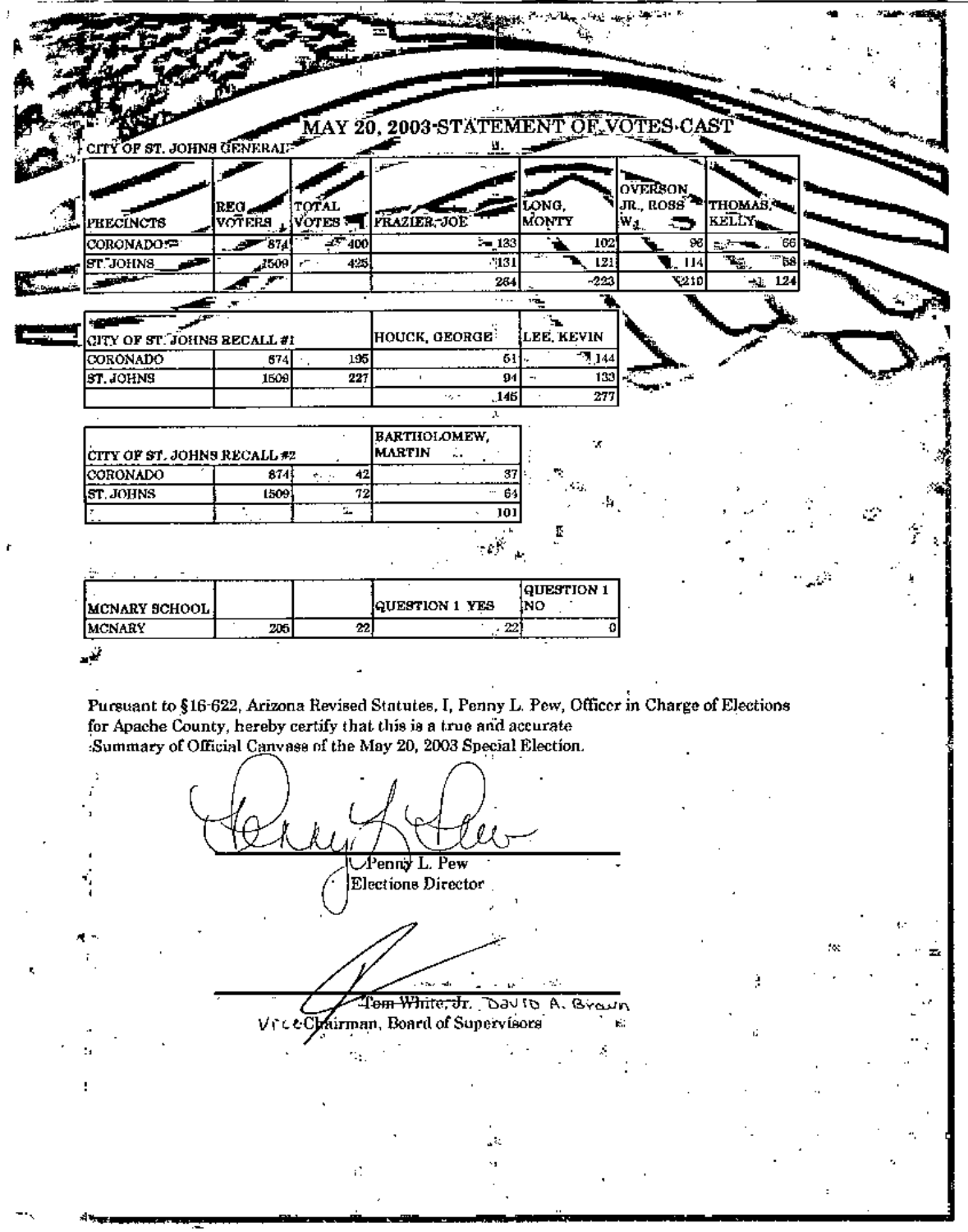| Statement of Votes Cast<br>May 20, 2003<br>Unofficial Results May 20, 2003 |                                               |                                |                     |                                                |                                      |   |                                                  |   |                                       |                                      |                                           | Date:05/21/03<br>Time:11:01:01<br>Page:2 of 3 |  |
|----------------------------------------------------------------------------|-----------------------------------------------|--------------------------------|---------------------|------------------------------------------------|--------------------------------------|---|--------------------------------------------------|---|---------------------------------------|--------------------------------------|-------------------------------------------|-----------------------------------------------|--|
|                                                                            | Total<br>Reg.<br>Voters<br><b>Votes</b><br>π. |                                | <b>FRAZIER, JOE</b> |                                                | CITY OF ST. JOHNS GEN<br>LONG, MONTY |   | OVERSON JR.,<br>ROSS W.                          |   | THOMAS,<br>KELLY                      |                                      |                                           |                                               |  |
| 174<br>JURISDICTION WIDE<br>37 MCNARY<br>61 ST. JOHNS                      | 874<br>1509<br>2383                           | 400<br>$\bullet$<br>425<br>825 | 0<br>$\circ$        | ≂<br>133 33.25% .<br>131 30.82%<br>264 32.00%. | $\sigma_{\rm{eff}}=2.0$ km s $^{-1}$ | 0 | 102 25:50%<br>$\sim$<br>121 28:47%<br>223 27.03% | υ | 96 24 00%<br>114 26.82%<br>210 25:45% | $\bf{0}$<br>$\overline{\phantom{a}}$ | $.66 - 16.50%$<br>58 13.65%<br>124 15.03% |                                               |  |
|                                                                            |                                               |                                |                     |                                                |                                      |   |                                                  |   |                                       |                                      |                                           |                                               |  |
| ٠.                                                                         |                                               |                                |                     |                                                |                                      |   |                                                  |   |                                       |                                      |                                           |                                               |  |
|                                                                            |                                               |                                |                     |                                                |                                      |   |                                                  |   |                                       |                                      |                                           |                                               |  |
|                                                                            |                                               |                                |                     |                                                |                                      |   |                                                  |   |                                       |                                      |                                           |                                               |  |
| تسا                                                                        |                                               |                                |                     |                                                |                                      |   |                                                  |   |                                       |                                      |                                           |                                               |  |
|                                                                            |                                               |                                |                     |                                                |                                      |   |                                                  |   |                                       |                                      |                                           | 7                                             |  |
|                                                                            |                                               |                                |                     |                                                |                                      |   |                                                  |   |                                       |                                      |                                           |                                               |  |
|                                                                            |                                               |                                |                     |                                                |                                      |   |                                                  |   |                                       |                                      |                                           |                                               |  |
|                                                                            |                                               |                                |                     |                                                |                                      |   |                                                  |   |                                       |                                      |                                           |                                               |  |
| ı.                                                                         |                                               | л.                             |                     |                                                | е                                    |   |                                                  |   |                                       |                                      |                                           |                                               |  |
|                                                                            |                                               |                                |                     |                                                |                                      |   |                                                  |   |                                       |                                      |                                           |                                               |  |
|                                                                            |                                               |                                |                     |                                                |                                      |   |                                                  |   |                                       |                                      |                                           |                                               |  |
|                                                                            |                                               |                                |                     |                                                |                                      |   |                                                  |   |                                       |                                      |                                           |                                               |  |

 $\ddot{\xi}$ 

ł,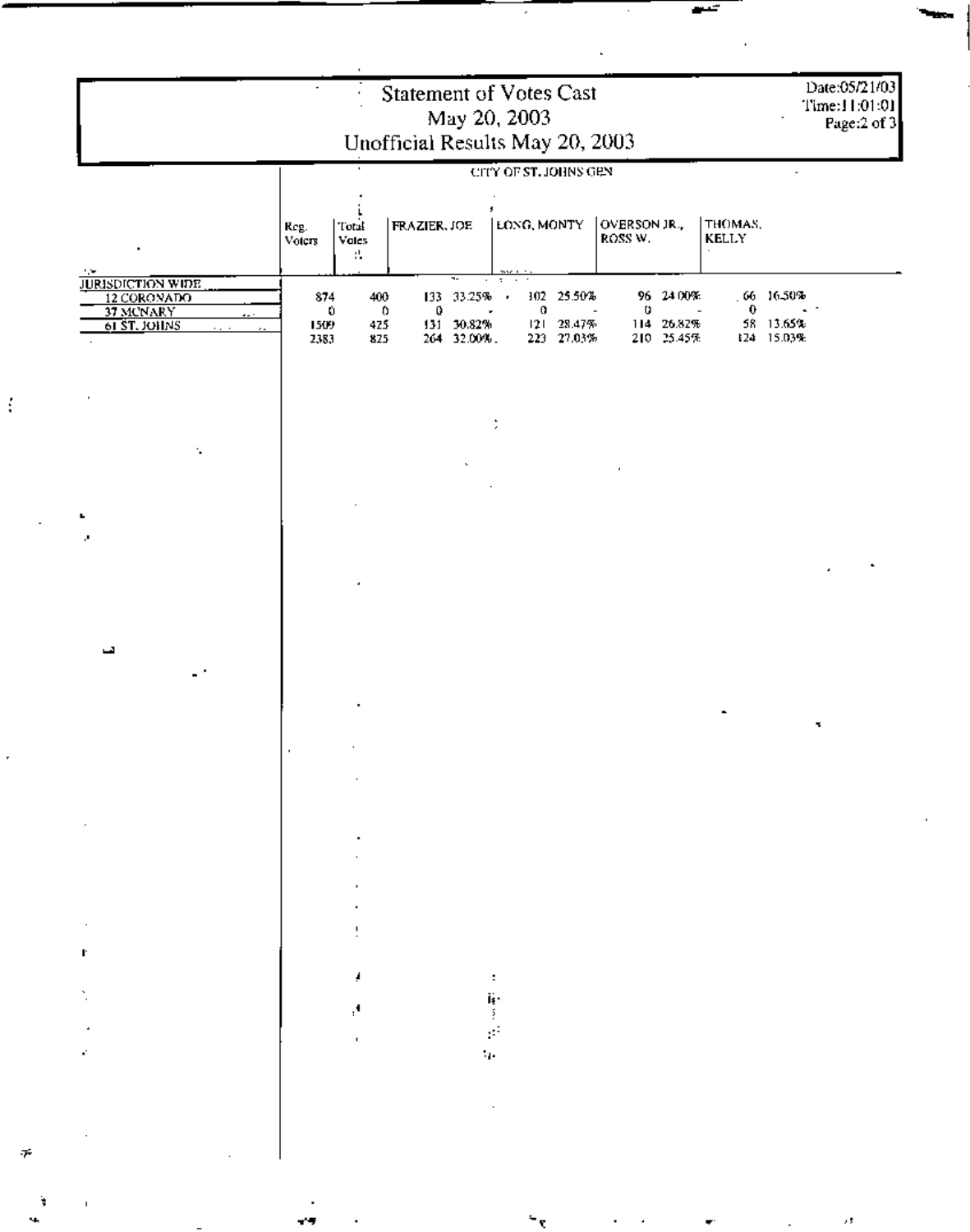|                                                                      |                          | Date:05/21/03<br>Time:11:01:03<br>Page:3 of 3 |                                |                                                |            |                                                  |                                     |                      |                                     |                                                |  |  |
|----------------------------------------------------------------------|--------------------------|-----------------------------------------------|--------------------------------|------------------------------------------------|------------|--------------------------------------------------|-------------------------------------|----------------------|-------------------------------------|------------------------------------------------|--|--|
|                                                                      | SI RECALL#1              |                                               |                                |                                                |            |                                                  |                                     | SJ RECALL #2         |                                     |                                                |  |  |
|                                                                      | Reg.<br><b>Voters</b>    | Total<br>Votes                                | <b>HOUCK,</b><br><b>GEORGE</b> |                                                | LEE, KEVIN |                                                  | Reg.<br>Voters                      | Total<br>Votes       | <b>BARTHOLOMEN</b><br><b>MARTIN</b> |                                                |  |  |
| <b>JURISDICTION WIDE</b><br>12 CORONADO<br>37 MCNARY<br>61 ST. JOHNS | 874<br>0<br>1509<br>2383 | 195<br>$\ddot{\mathbf{0}}$<br>227<br>422      | 0                              | 51 26.15%<br>$\sim$<br>94 41 41%<br>145 34.36% | 0          | 144 73,85%<br>$\sim$<br>133 58.59%<br>277 65.64% | 874<br>$\mathbf{0}$<br>1509<br>2383 | 42<br>0<br>72<br>114 | $\pmb{0}$                           | 37 88.10%<br>$\sim$<br>64 88.89%<br>101 88.60% |  |  |
| Ŷ.                                                                   |                          |                                               |                                |                                                |            |                                                  |                                     |                      |                                     |                                                |  |  |
|                                                                      |                          |                                               |                                |                                                |            |                                                  |                                     |                      |                                     |                                                |  |  |
|                                                                      |                          | ķ                                             |                                |                                                |            | ٠                                                |                                     |                      |                                     | ÷.                                             |  |  |
|                                                                      |                          | $\blacksquare$                                |                                |                                                |            |                                                  |                                     |                      |                                     |                                                |  |  |
|                                                                      |                          | ÷,                                            |                                |                                                |            |                                                  |                                     |                      |                                     |                                                |  |  |
|                                                                      |                          |                                               |                                |                                                |            |                                                  |                                     |                      |                                     |                                                |  |  |
|                                                                      |                          |                                               |                                |                                                |            |                                                  |                                     |                      |                                     |                                                |  |  |
|                                                                      |                          |                                               |                                |                                                |            |                                                  |                                     |                      |                                     |                                                |  |  |
|                                                                      |                          |                                               |                                |                                                |            |                                                  |                                     |                      |                                     |                                                |  |  |
|                                                                      |                          | :                                             |                                |                                                |            |                                                  |                                     |                      |                                     |                                                |  |  |

 $\mathbf{m}$  +

 $\sim$ 

 $\frac{1}{\sqrt{2}}$ 

 $\bar{\phantom{a}}$ 

 $\ddot{\phantom{0}}$